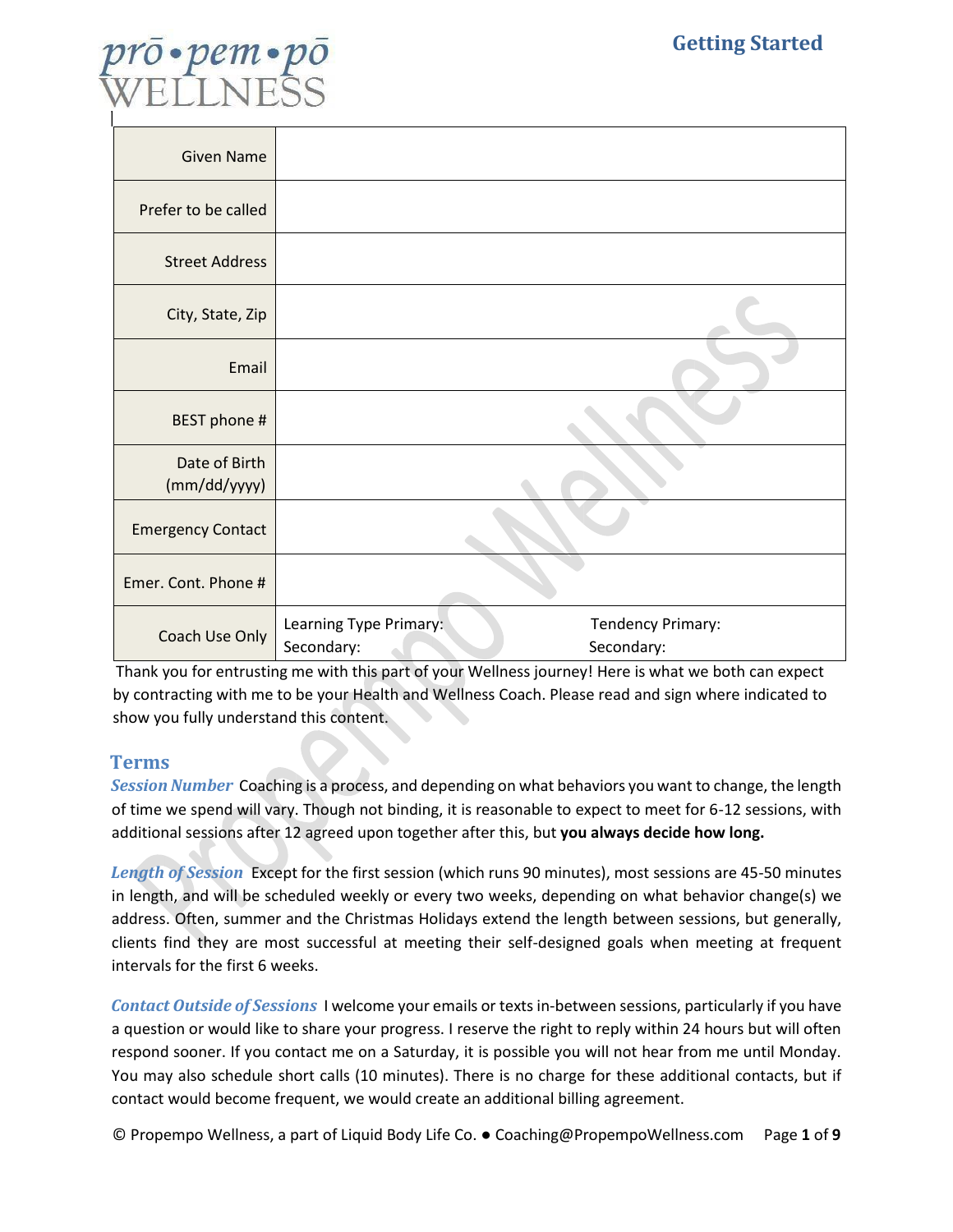# rō•pem•pi<br>//ELINE©

*Fees* Session fees are \$90 for the first session and \$75 for each session thereafter. Payment is due at time of services rendered, and can be made via cash, credit card, or PayPal. Promotional session fees are at the discretion of Propempo Wellness. It is possible your Health Savings Plan or Flex Spending dollars will work if you receive an invoice through me via Square.

*How We Meet* Since COVID, I have found videoconferencing via my private, professional account on Zoom (you do not pay for this service) or by phone has increased both promptness and attendance to sessions, so this avenue will be used for most appointments, with exceptions made in rare occasions. You are responsible to call at our scheduled time. If you are more than 15 minutes late for your session, I will assume you have cancelled and you will still be responsible for the session fee, waived in the event of emergency.

*Rescheduling* If rescheduling a session, 24-hours' notice is required, or it is considered a missed session.

#### **Privacy**

I will always maintain the utmost confidentiality out of respect to you as a person and to maintain the integrity, effectiveness, and trust of the coaching relationship. Here are the ways I might disclose your information:

- I may disclose your information to other professionals within my business for the purpose of payment or other business operations.
- I may disclose your information to notify or assist in notifying a family member, or another person responsible for your care, in the event of an emergency or of your death.
- As required by law, I may disclose your information to public health authorities for purposes related to preventing or controlling disease, injury, or disability, reporting child abuse or neglect, reporting domestic violence, reporting disease or infection exposure, coroners' or medical examiners' reporting.
- I may disclose your information in the case of any administrative or judicial proceeding.
- I may disclose your information to a law enforcement official for purposes such as identifying or locating a suspect, fugitive, material witness or missing person, complying with a court order or subpoena, and other law enforcement purposes.
- It may be necessary to disclose your information to appropriate persons in order to prevent or lessen a serious and imminent threat to the health or safety of a particular person, or to the general public, or to prevent or lessen harm to yourself. (Initial to left) Initial:
	- I may disclose your information for military, national security, prisoner, and government benefits purposes.

| Name:<br>Date: |  |
|----------------|--|
|----------------|--|

© Propempo Wellness, a part of Liquid Body Life Co. ● Coaching@PropempoWellness.com Page **2** of **9**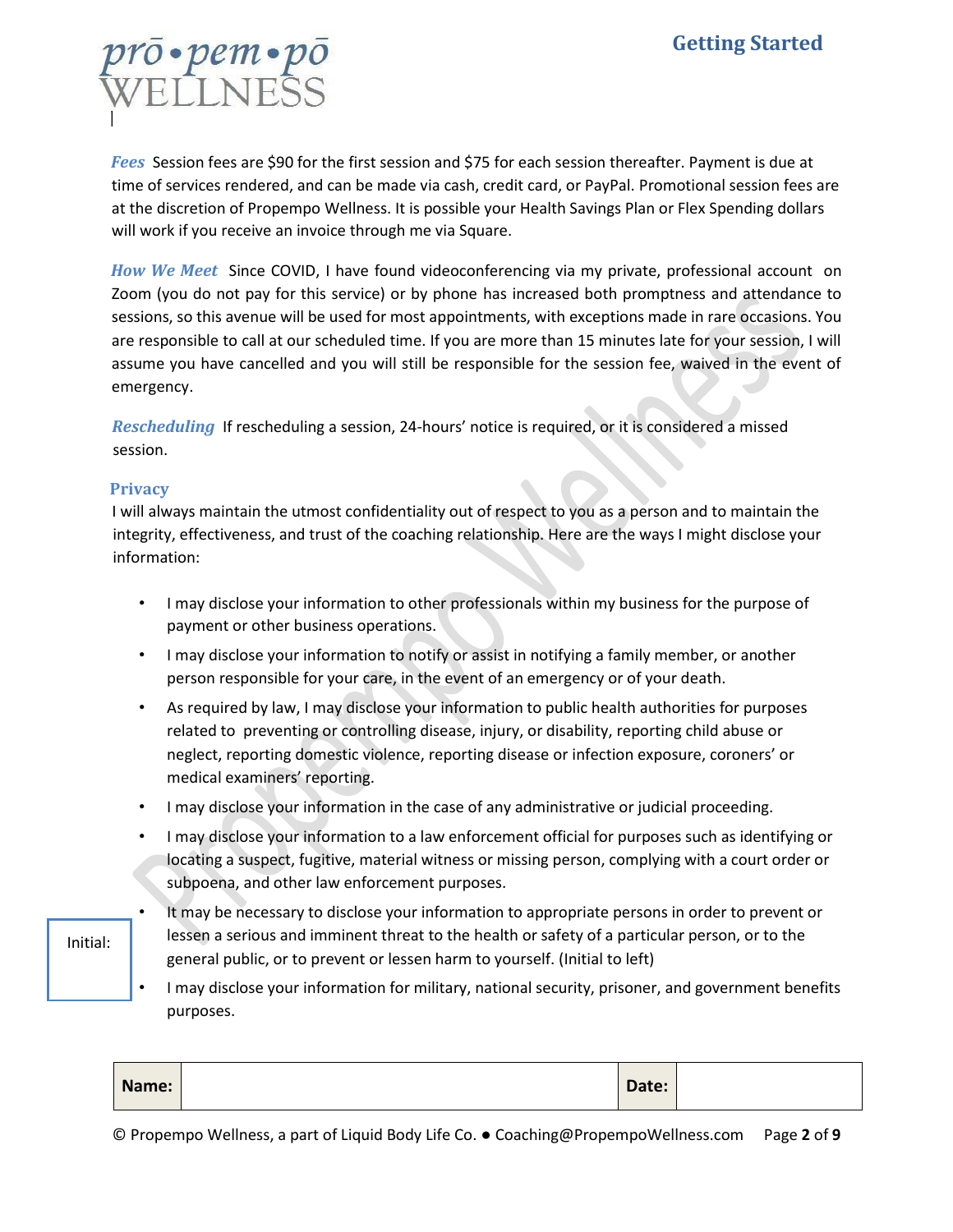

# **Coaching Release and Waiver**

I, \_\_\_\_\_\_\_\_\_\_\_\_\_\_\_\_\_\_\_\_\_\_\_\_\_\_\_\_\_\_\_\_\_\_\_\_\_\_\_\_\_\_\_\_\_\_\_\_\_\_\_\_\_\_ (fill in name) understand and agree

with the following statements:

In consideration of my receiving wellness coaching services from a certified wellness coach, I do hereby waive, release, and forever discharge Carolyn Schlicher, Propempo Wellness, and Liquid Body Life Co. and its officer, agents, independent contractors, employees, representatives, executors, and all others from any and all responsibility or liability for injuries or damages resulting from my participation in any activities or my use of fitness equipment arising out of my participation in any activities, onsite or offsite, under such coaching.

I understand Carolyn Schlicher and Propempo Wellness is neither a psychological or medical professional or service. The goal of coaching is to create a supportive alliance in which I can attain my own stated goals and become independent of the coach.

I agree using any or every part of this wellness coaching service is entirely at my own risk. Wellness Coaching services are provided "as is," without warranty of any kind, either express or implied, including without limitation any warranty for information services, uninterrupted access, or product and services provided through the coaching alliance. I understand I may be coached in fitness, nutrition, weight management, stress management, emotional resilience, life visioning, overall preventative health, and health risk management. These services may be requested or rejected at my own free choice. I am free to discontinue coaching at any time, or restart as desired, limited only by schedule availability.

Wellness coaching services are not meant to be a substitute for counseling or treatment for mental health problems. Wellness coaching is an excellent way to gather individualized information by which my own decision can be made. I understand my wellness coach is an independent contractor paid privately.

I do hereby further acknowledge I have either had a physical examination and have been given a physician's permission to participate or I have decided to participate in activity and/or use of equipment and machinery without the approval of my physicians and do hereby assume all responsibility and risks of injury or death from such participation and activities.

No assumption of responsibility is made, or given, and the party requesting such advice agrees not to hold Carolyn Schlicher, Propempo Wellness, or Liquid Body Life Co. liable in any form or fashion, for such actions taken of their own accord. The method and process by which this advice and direction are given in no way would constitute an agreement or liability on the part of the provider and is acknowledged to be different in many ways than a one-on-one clinical or psychological counseling process.

| Date:<br>Name: |  |
|----------------|--|
|----------------|--|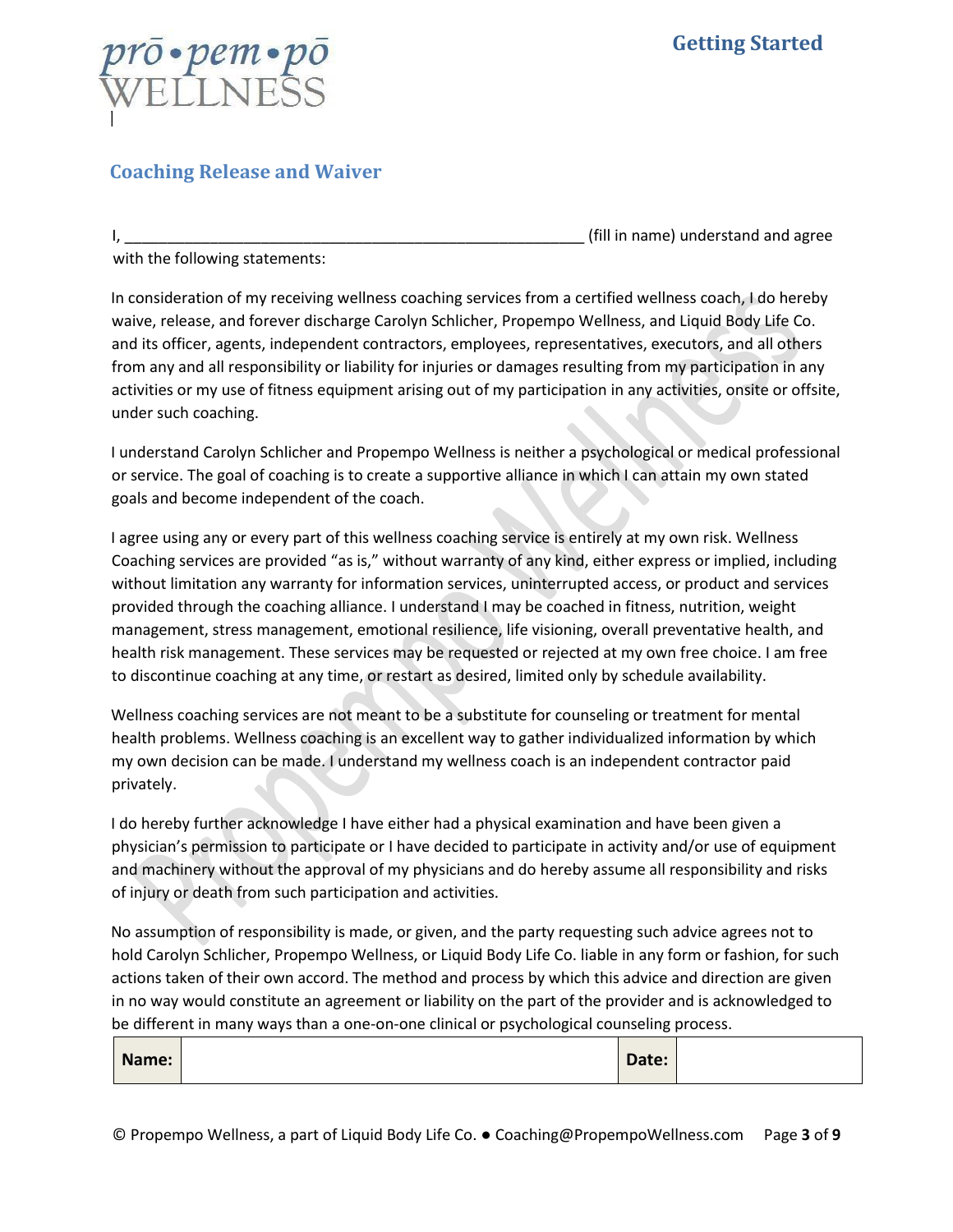

# **A Note from Carolyn**

Here are some things I offer as a kindness and clarification as you consider working with me. If you do not feel you can work with me because of any of these statements, have further questions, or need clarification, please contact me before our first session so your time can be spent fully on why you are seeking Wellness coaching.

• Most people who come to me are looking for change, and may feel anywhere along the spectrum of:



A good Wellness Coach understands **the client is the expert on him/herself** and must first get the client accessing what they already know in order to create the motivation necessary to create change. The ability to educate follows behind. My training and certifications provide great resources for education, but this education will happen within the context of you recognizing and developing your motivation and incentives for change and with your permission. This approach is scientifically proven more effective than health programs or disciplines you try to conform to. You are coming to me because you want change, and therefore I want you to have expert ability to achieve and sustain change.

- Coaching is an ongoing professional partnership. It is not therapy or counseling. Sometimes, coaching is done in conjunction with counseling, or issues present themselves in our sessions indicating counseling might also benefit you as you work on your change.
- If you specifically ask me to educate in spiritual matters, I use concepts found in the Christian Bible. I do not require my clients to be Christians, convert to my belief system, or believe in anything I do. Because my faith stance includes a conviction Jesus Christ did not discriminate against people, I work very hard to honor whom I believe He is and how He would treat you: as a person worthy of love and respect because He created you.
- Sometimes, people think a Wellness Coach's role is imparting information you must conform to in order to change. This is actually less beneficial to the client in the long run, because it tends to create increased feelings of guilt or failure if you are unable to do what is being recommended, perpetuating the cycle of why you are in the Wellness situation you are. A Board-certified Wellness Coach has actually taken evidence-based, graduate-level training to understand the psychology of change, and coaches from the framework of you growing in your motivation to change and becoming autonomous with this change, meaning it becomes a permanent part of your lifestyle.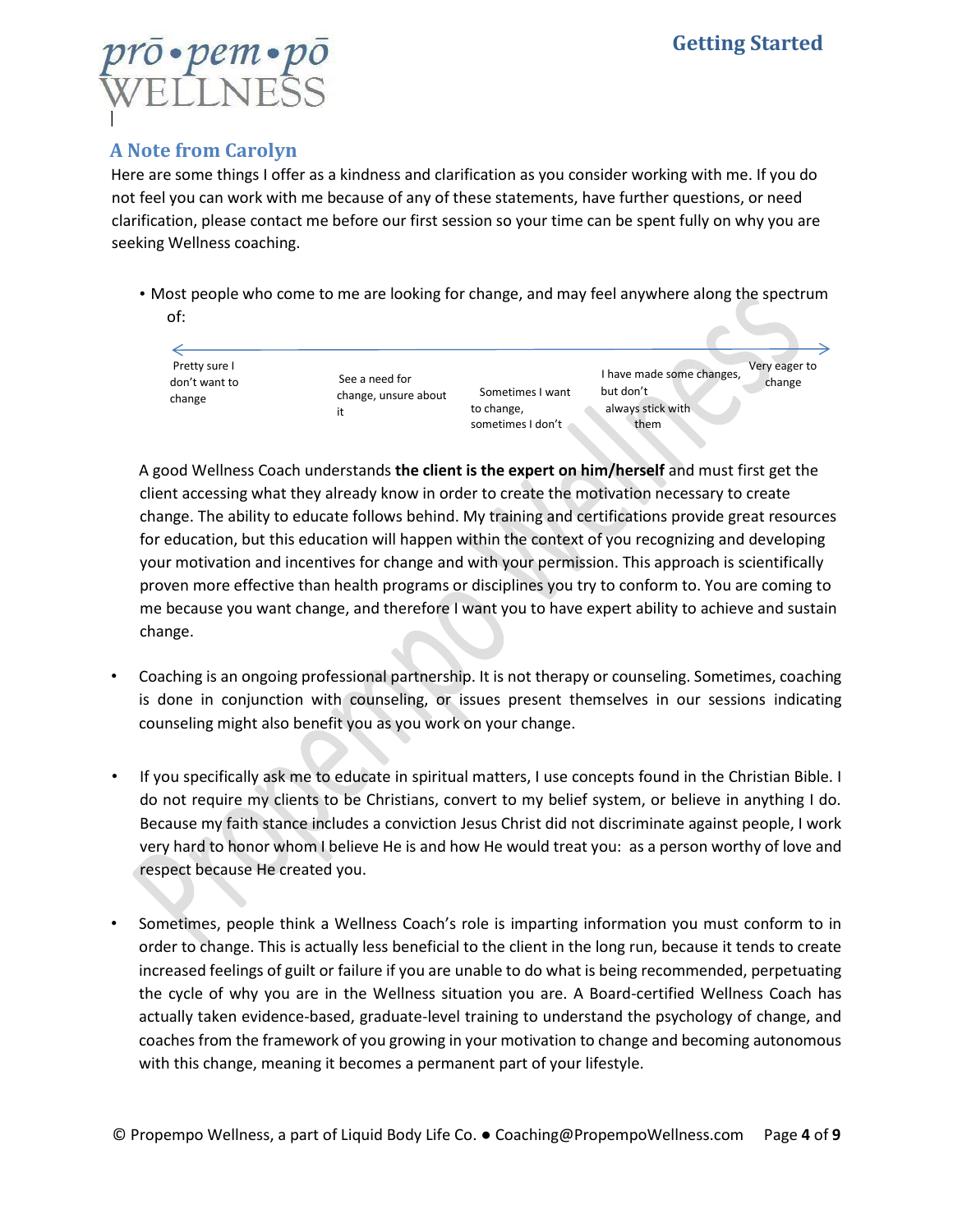

### **Agreement**

#### **Client**

- 1. I am ready and able to invest the time necessary to make improvements to my overall wellbeing.
- 2. I acknowledge I am fully responsible for my own progress through my choices and decisions during this process.
- 3. I will participate wholeheartedly with my coach and will commit to being on time to our sessions.
- 4. I agree to openly and honestly share any personal information related to my wellness and progress.
- 5. I understand information discussed will be held as confidential unless I state otherwise, in writing, except as required by law (see Privacy section in this packet).
- 6. I understand I may have **setbacks in my behaviors and these are a normal part of behavior change** which can be used positively to establish new behaviors.
- 7. I understand I need to ask for the resources, support, and feedback I need from my coach.
- 8. I am aware I can choose to discontinue coaching at any time during this process if I feel this service is not meeting my needs, and if I do so, I will notify my coach.
- 9. I recognize coaching is not a substitute for counseling.

#### **Coach**

- 1. I will facilitate an agreement which makes clear the nature of the Wellness Coaching process.
- 2. I will support you as you create your own wellness plan and path to change.
- 3. I will encourage you as you build the ability and confidence to reach your goals and a higher level of wellbeing.
- 4. I will listen to you attentively and without judgement or my own agenda.
- 5. I am committed to being honest and forthright with my feedback.
- 6. I will promote realistic expectations throughout our discussions and with goal setting.
- 7. I will ask questions when needed and encourage you to arrive at your own answers.
- 8. I will assist you in identifying creative solutions as you work through barriers.
- 9. I will ask your permission before providing advice or direction.
- 10. I will make the appropriate referrals for topics arising outside of my scope of practice.

| <b>Client</b> | Date: |  |
|---------------|-------|--|
| Signature:    |       |  |
| Coach         |       |  |
| Signature:    | Date: |  |

© Propempo Wellness, a part of Liquid Body Life Co. ● Coaching@PropempoWellness.com Page **5** of **9**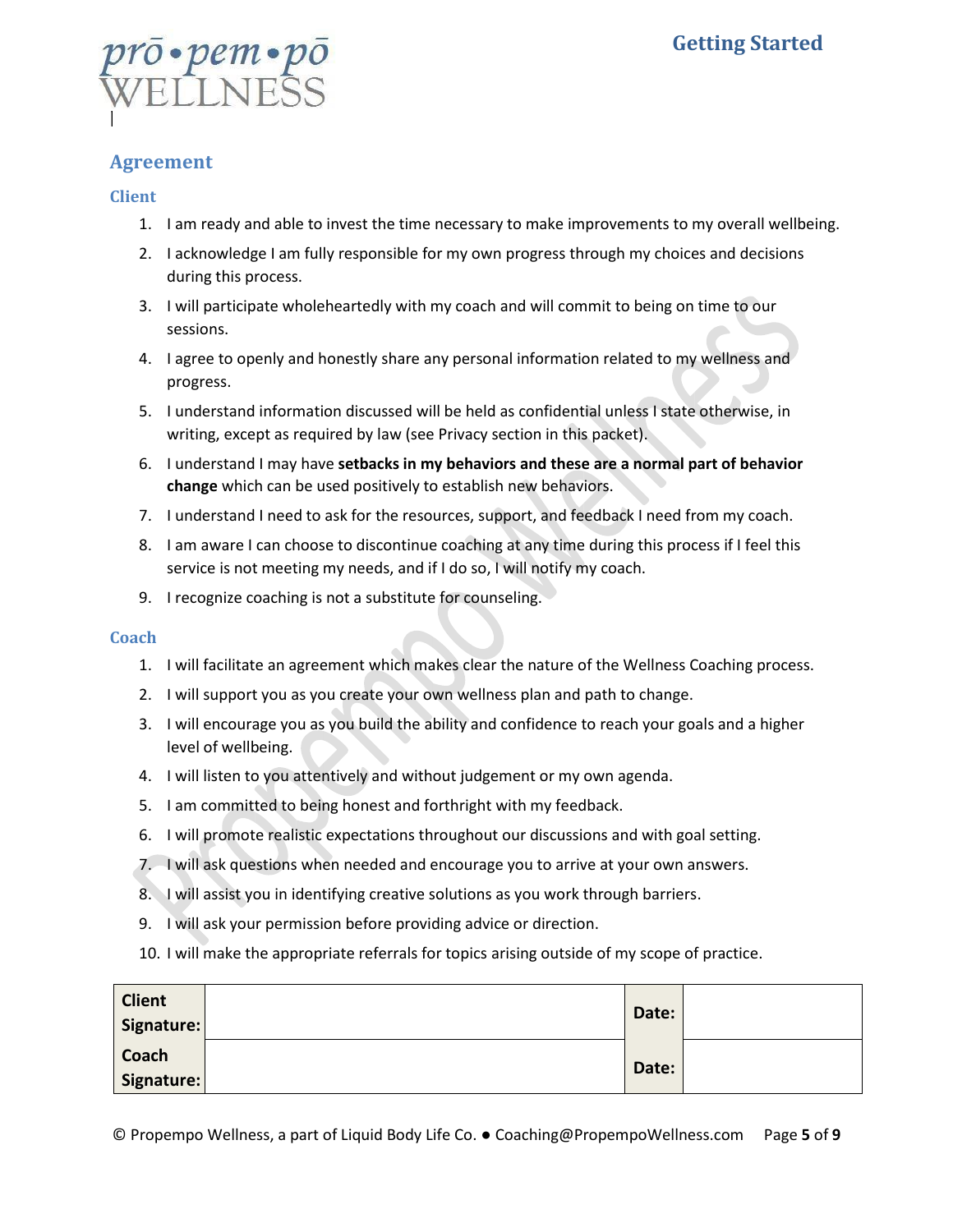

## **Assessments**

Because coaching is about you being the expert on yourself, it is good for me to learn more about you so I might speak, meet with, and offer data in a way best suiting your learning style. *There is no one answer better than another, and no, this is not a "trick" or even diagnostic tool.*

#### **Assessment A**

Please circle in each row the item which **best and most frequently** describes what happens when you are in the situation being suggested.

| 1.<br>When I try to<br>concentrate  | I grow distracted by<br>clutter or movement,<br>and I notice things around<br>me other people don't<br>notice. | I get distracted by sounds, and<br>I attempt<br>to control the amount and<br>type of noise around me. | I become distracted<br>by commotion, and I<br>tend to retreat inside<br>myself.    |
|-------------------------------------|----------------------------------------------------------------------------------------------------------------|-------------------------------------------------------------------------------------------------------|------------------------------------------------------------------------------------|
| 2.<br>When I<br>visualize           | I see vivid, detailed<br>pictures in my thoughts.                                                              | I think in voices and sounds.                                                                         | I see images in my<br>thoughts involving<br>movement.                              |
| 3.<br>When I talk with<br>others    | I find it difficult to listen<br>for very long.                                                                | Lenjoy listening, or I get<br>impatient to talk myself.                                               | I gesture and<br>communicate with<br>my hands.                                     |
| 4.<br>When I contact<br>people      | I prefer face-to-face<br>meetings.                                                                             | I prefer speaking by telephone<br>for serious conversations.                                          | I prefer to interact<br>while walking or<br>participating in some<br>activity.     |
| 5.<br>When I see an<br>acquaintance | I forget names but<br>remember faces, and I<br>tend to replay where we<br>met for the first time.              | I know people's names and I<br>can usually quote what we<br>discussed.                                | I remember what we<br>did together, and<br>may almost "feel" our<br>time together. |
| 6.<br>When I relax                  | I watch TV, see a play,<br>visit an exhibit, or go to a<br>movie.                                              | I listen to the radio, play<br>music, read, or talk with a<br>friend.                                 | I play sports, make<br>crafts, or build<br>something with my<br>hands.             |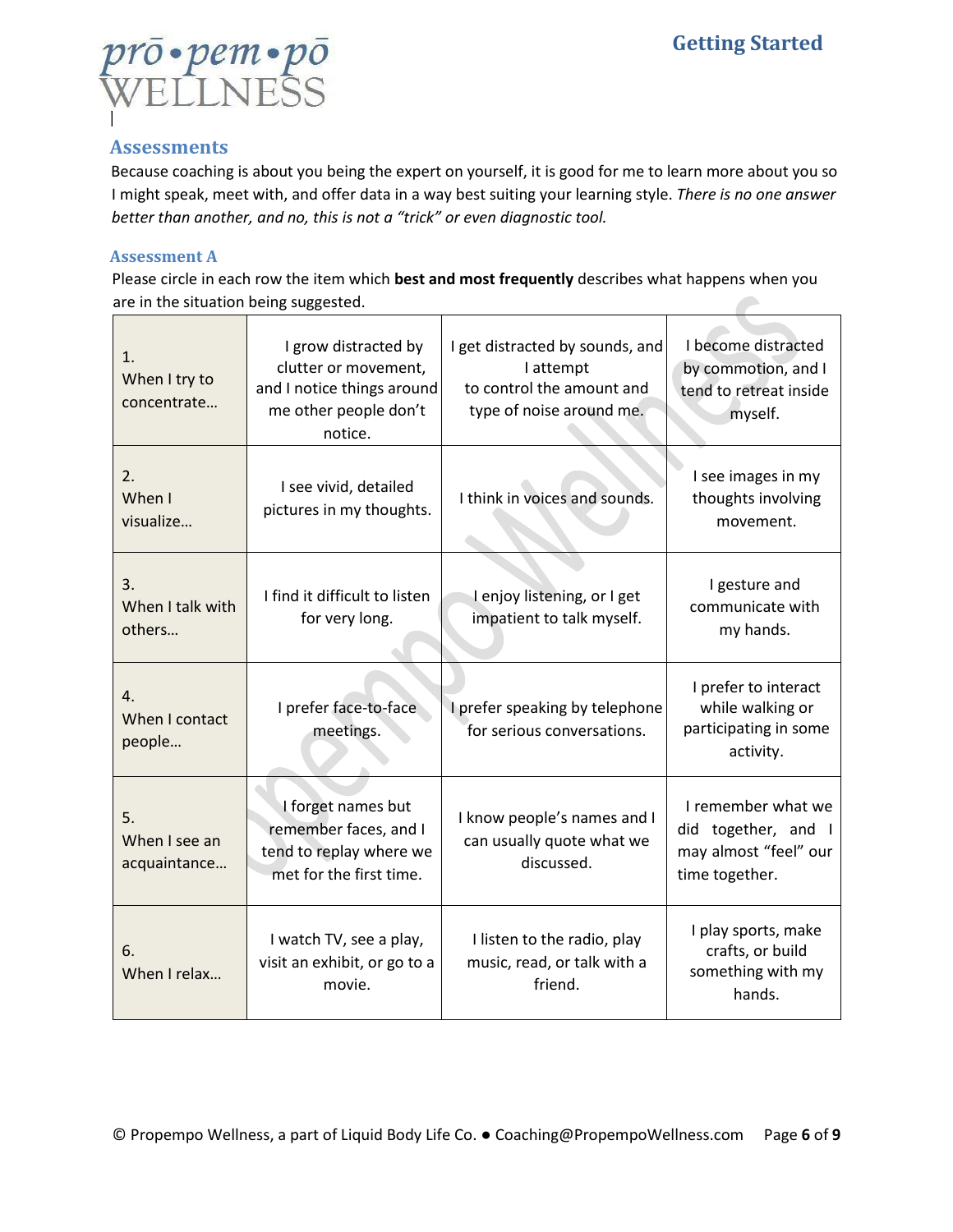

| 7.<br>When I read                            | I like descriptive examples<br>and pause to imagine the<br>scene.                         | I enjoy the narrative most and<br>I can almost<br>"hear" the characters talk.             | I prefer action-<br>oriented stories, but I<br>do not often read for<br>pleasure. |
|----------------------------------------------|-------------------------------------------------------------------------------------------|-------------------------------------------------------------------------------------------|-----------------------------------------------------------------------------------|
| 8.<br>When I spell                           | I envision the word in my<br>mind or imagine what the<br>word looks like when<br>written. | I sound out the word,<br>sometimes aloud, and tend to<br>recall rules about letter order. | I get a feel for the<br>word by writing it out<br>or pretending to type<br>it.    |
| 9.<br>When I do<br>something new             | I seek out<br>demonstrations,<br>pictures, videos or<br>diagrams.                         | I want verbal and written<br>instructions,<br>and to talk it over with<br>someone else.   | I jump right in to try it,<br>keep trying, and try<br>different approaches.       |
| 10.<br>When I assemble<br>an object          | I look at the picture first<br>and then, maybe, read<br>the directions.                   | I read the directions, or I talk<br>aloud as I work.                                      | I usually ignore the<br>directions and figure it<br>out as I go along.            |
| 11.<br>When I interpret<br>someone's<br>mood | I examine facial<br>expressions.                                                          | I rely on listening to tone of<br>voice.                                                  | I focus on body<br>language.                                                      |
| 12.<br>When I teach<br>other people          | I show them.                                                                              | I tell them, write it out, or I<br>ask them a series of<br>questions.                     | I demonstrate how it is<br>done and then ask<br>them to try.                      |
| <b>TOTALS</b>                                |                                                                                           |                                                                                           |                                                                                   |

(adapted from *The Wisdom of the Whole*, Linda Bark, 2011)

#### **Assessment B**

Please circle in each row the item which *best* describes YOU, based on the prompt. Go with your first reaction. Sometimes, these things will not be true; I totally get it.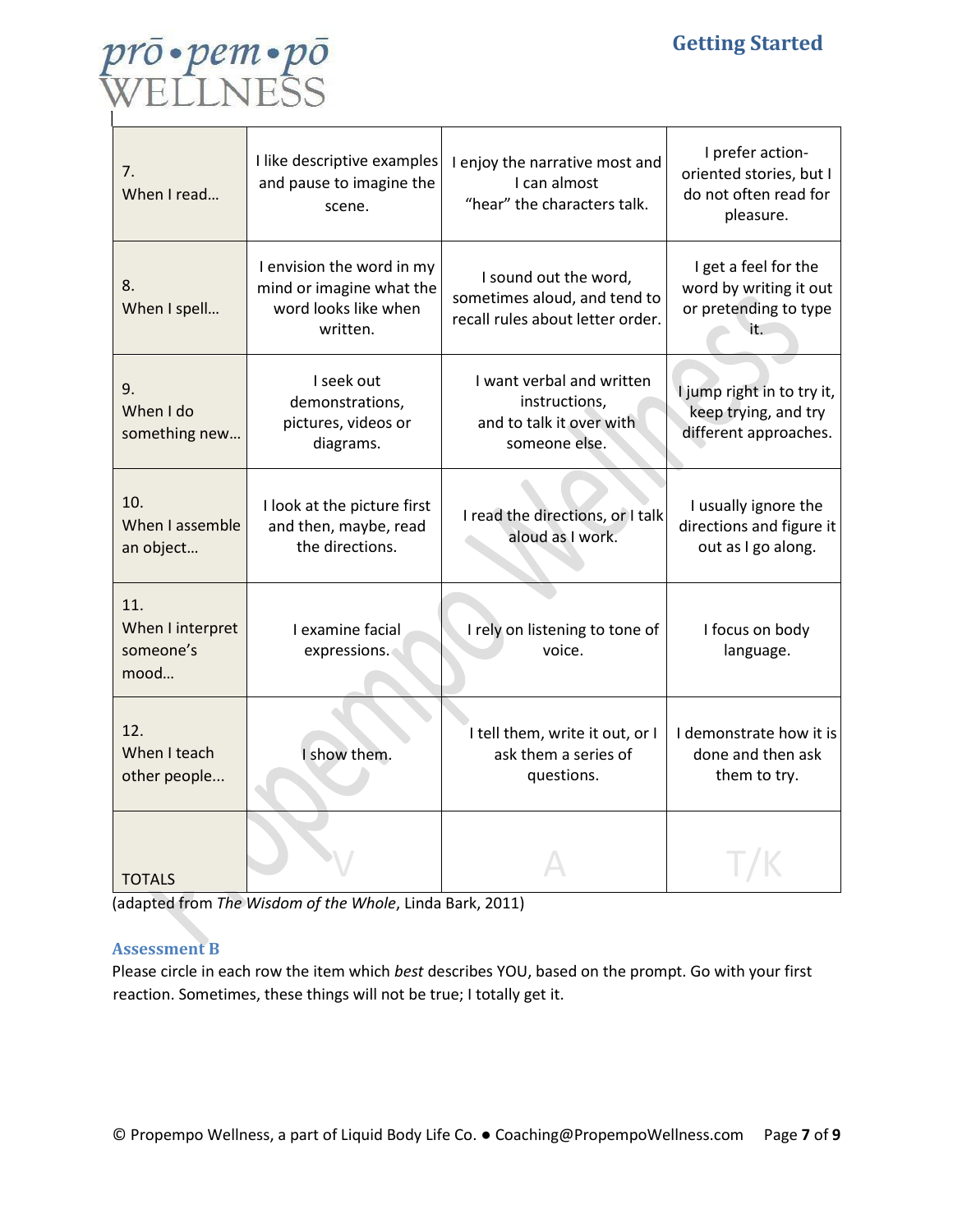

| 1.<br>How do you feel<br>about New Year's<br><b>Resolutions?</b>                                                                                                           | I enjoy them and<br>with also make<br>resolutions<br>at<br>other times.                                                                                                                               | I will make and<br>keep resolutions,<br>but January 1 is<br>an arbitrary date<br>and it is<br>inefficient to wait<br>to start a New<br>Year's Resolution.                                                                      | I no longer make<br>New Year's<br>resolutions;<br>I've failed too<br>much I the<br>past.                                                                                                              | I will not bind<br>myself to<br>resolutions. But if<br>I do, it's because I<br>wanted to do it,<br>enjoyed it and<br>liked the<br>challenge.                                                                                                                   |
|----------------------------------------------------------------------------------------------------------------------------------------------------------------------------|-------------------------------------------------------------------------------------------------------------------------------------------------------------------------------------------------------|--------------------------------------------------------------------------------------------------------------------------------------------------------------------------------------------------------------------------------|-------------------------------------------------------------------------------------------------------------------------------------------------------------------------------------------------------|----------------------------------------------------------------------------------------------------------------------------------------------------------------------------------------------------------------------------------------------------------------|
| 2.<br>If there is a sign on<br>a wall stating, "No<br>Cell Phones" and<br>someone<br>pulls out their<br>phone and starts<br>using it                                       | I feel discomfort,<br>and I<br>may or may not<br>look around to<br>see if someone is<br>going to do<br>something about<br>it, or I might do<br>something myself.                                      | I will try to figure<br>out the possible<br>reasons the<br>person is using<br>their cell phone<br>and decide if it is<br>warranted.                                                                                            | I'd feel<br>uncomfortable,<br>because this might<br>inconvenience or<br>annoy others,<br>and/or the person<br>might get<br>reprimanded.                                                               | I don't care. In<br>fact, I might get a<br>kick out of the<br>fact they are<br>using it.                                                                                                                                                                       |
| 3.<br>You've signed up<br>for a free course<br>for fun, and<br>someone close to<br>you mentions they<br>will be minorly<br>inconvenienced if<br>you take the class.<br>You | Decide to go. You<br>signed up for it,<br>you are sorry<br>someone else is<br>slightly<br>inconvenienced,<br>but they'll live.<br>You're<br>going to stick<br>with the plan<br>and follow<br>through. | Decide to go. You<br>signed up for it,<br>you are sorry<br>someone else is<br>slightly<br>inconvenienced,<br>but they'll live.<br>Your reasons and<br>justifications<br>leading you to sign<br>up for the class<br>still hold. | Aren't sure what<br>you will do. Being<br>in this situation<br>causes you<br>discomfort, and<br>you are most<br>concerned with<br>the relationship<br>of the person who<br>will be<br>inconvenienced. | Are not sure you<br>would sign up for<br>a course in the<br>first place,<br>because how can<br>you know what<br>you'll feel like<br>doing that day?<br>But if you did sign<br>up, you may or<br>may not go when<br>it's time,<br>depending on how<br>you feel. |
| 4.<br>In the past, when<br>you have positively<br>changed<br>a health habit,<br>you                                                                                        | Saw what you<br>needed to do and<br>did it until it was<br>done.                                                                                                                                      | Researched what I<br>was supposed to<br>do, and then did it<br>and I still do it.                                                                                                                                              | Succeeded best<br>when I had<br>someone to work<br>on it with (trainer,<br>partner, friend,<br>etc.)                                                                                                  | Did it when you<br>felt like it.                                                                                                                                                                                                                               |